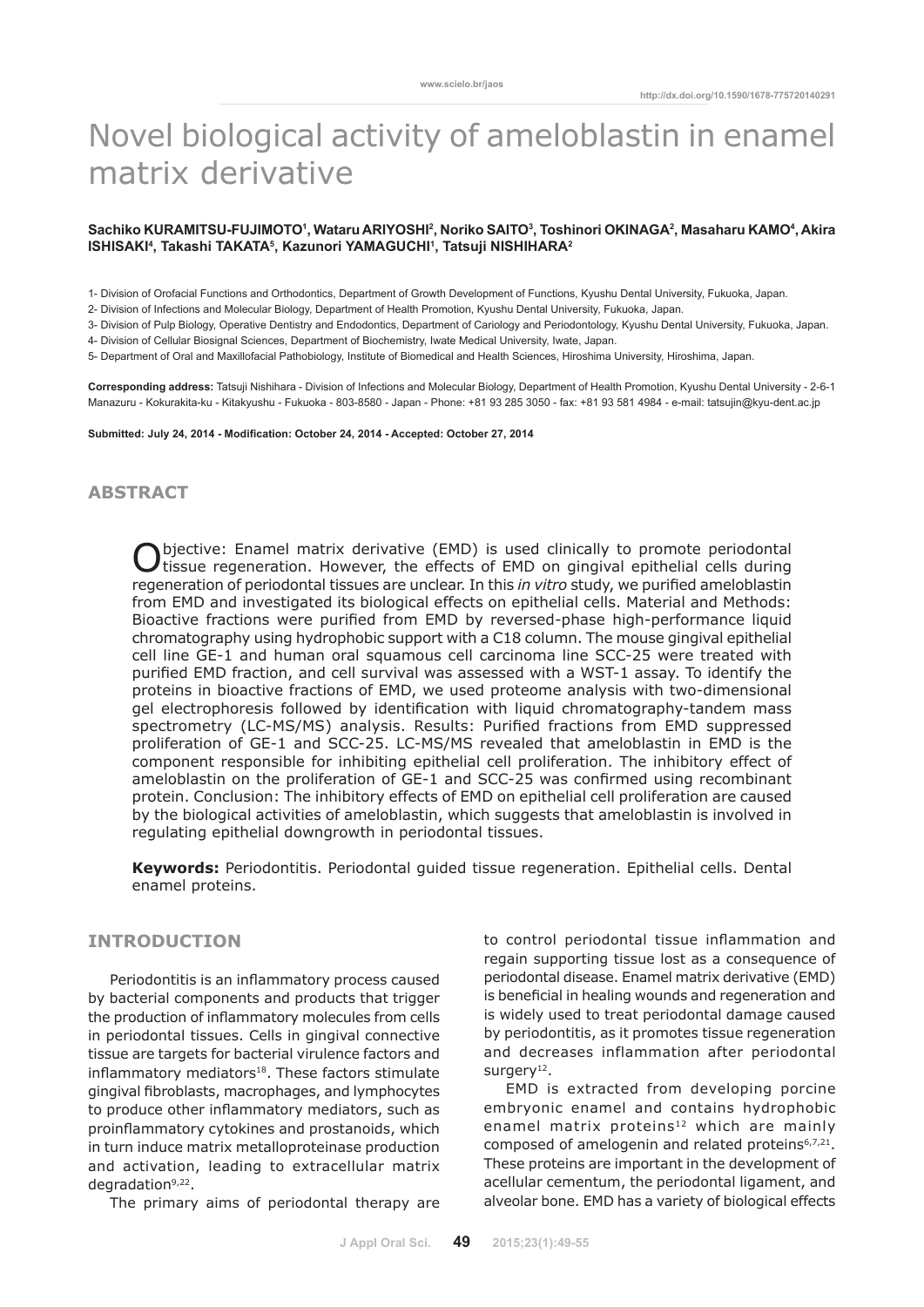*in vitro*, such as regeneration of mesenchymal and epithelial cells, enhancement of wound healing via extracellular matrix synthesis, and the regulation of molecules involved in bone remodeling<sup>1,8</sup>. Genome-wide microarray approach demonstrated that EMD causes substantial alternations in gene expression, with similar patterns observed in palatal and gingival fibroblasts<sup>11</sup>.

It has been reported that EMD stimulated osteoclastogenesis via the NF-kappa B14 receptor activator<sup>20</sup> or transforming growth factor-beta1 signaling<sup>10</sup>. These results suggest that EMD provides a local environment suitable for bone regeneration in periodontal tissues because of its effects on bone remodeling activities such as bone formation and resorption. Furthermore, previous studies demonstrated that EMD inhibited the proliferation of primary human gingival keratinocytes<sup>29</sup>. However, the effects of EMD on gingival epithelial cells during regeneration of periodontal tissues are unclear. In this *in vitro* study, we purified ameloblastin from EMD and investigated its biological functions on epithelial cells.

# **MATERIAL AND METHODS**

#### **Cell culture**

The mouse gingival epithelial cell line GE-1 was obtained from the Riken Cell Bank (Ibaraki, Japan). Cells were maintained in a serum-free medium (SFM-101; Nissui, Tokyo, Japan) supplemented with 1% fetal bovine serum (FBS; Gibco, Grand Island, NY, USA), penicillin G (100 U/mL), streptomycin (100 μg/mL), and epithelial growth factor (EGF; 1 μg/mL). SCC-25 cells, which are derived from human squamous cell carcinoma of the tongue, were obtained from DS Pharmaceutical Co. (Osaka, Japan) and maintained in a 1:1 mixture of Dulbecco's modified Eagle's medium (DMEM) and Ham's F-12 medium supplemented with 10% FBS.

#### **Purification of EMD**

EMD (Biora, Malmö, Sweden) was kindly supplied by Seikagaku Corporation (Tokyo, Japan). Lyophilized material was dissolved in 0.1% trifluoroacetic acid (TFA) (30 mg/mL), after which reversed-phase high-performance liquid chromatography (HPLC) was performed using a Waters system (Midford, MA, USA) and  $C_{18}$ column (4.6×150 mm; Vydac, Hesperia, CA, USA) equilibrated with 0.1% TFA. Fractions of 0.5 mL were collected at a flow rate of 0.5 mL/minute and assayed for epithelial cell proliferation, as described below. Protein content was determined using a Bio-Rad protein assay reagent (Bio-Rad Laboratories, Richmond, CA, USA). Bioactive fractions that inhibited epithelial cell proliferation in the WST-1 assay were lyophilized, dissolved in the culture medium, and used in the cell culture assays.

## **Expression and purification of recombinant ameloblastin**

The expression vector pcDNA3.1 was used to express FLAG-tagged human ameloblastin proteins, as previously described<sup>13</sup>. Expression plasmids were transfected into COS-7 cells by Nucleofection™ using a 4D Nucleofector™ device (Lonza Japan Inc., Tokyo, Japan). After 2 days, transfected cells were lysed with lysis buffer (50 mM Tris-HCl containing 150 mM NaCl, 1 mM EDTA, and 1% Triton X, pH 7.4), and FLAG-tagged recombinant protein was partially purified with ANTI-FLAG® M2 Affinity Gel (Invitrogen, Grand Island, NY, USA), according to the manufacturer's instructions.

#### **WST-1 analysis**

Cell viability was determined using tetrazolium salt WST-1 (4-[3-(4-iodophenyl)-2H-5-tetrazolium]- 1-3-benzene disulfonate; Wako Pure Chemical Industries, Ltd., Japan). GE-1 cells were plated in 96-well plates at a concentration of  $1 \times 10^4$  cells/ well 3 hours before starting the experiment. Later, cells were stimulated with fractioned EMD or recombinant protein. After stimulated cells were cultured for 44 hours, WST-1 solution (10 μL) was added to each well, followed by incubation for 4 hours. Absorbance at 450 and 630 nm was measured using a Multiskan JX Microplate Reader (Thermo Electron Co., Kanagawa, Japan).

### **Silver stain**

HPLC-purified fractions were solubilized in lysis buffer (75 mM Tris-HCl containing 2% SDS and 10% glycerol, pH 6.8), then boiled for 5 minutes before electrophoresis. Sodium dodecyl sulfatepolyacrylamide gel electrophoresis (SDS-PAGE) was performed on 12.5% gels that were stained with 2D-Silver Stain (Daiichi Pure Chemicals Co., Tokyo, Japan), according to the manufacturer's instructions.

#### **Protein identification**

SDS-PAGE was done on 5-20% acrylamide gradient gels and visualized with silver stain. Single protein bands were cut after electrophoresis, after which the gel portion containing the protein was de-stained and washed with a 100-mM ammonium bicarbonate/acetonitrile 1:1 (v/v) solution for 20 minutes (with shaking), dried at room temperature for 30 minutes, and rehydrated with a reducing solution (10 mM EDTA, 10 mM dithiothreitol, 100 mM NH.HCO<sub>3</sub>). The gel portion was alkylated by iodoacetamide. Enzymatic cleavage was initiated by adding a 50-mM ammonium bicarbonate solution containing trypsin (Promega, Lyon, France) and lysylendopeptidase (LEP; Wako Pure Chemical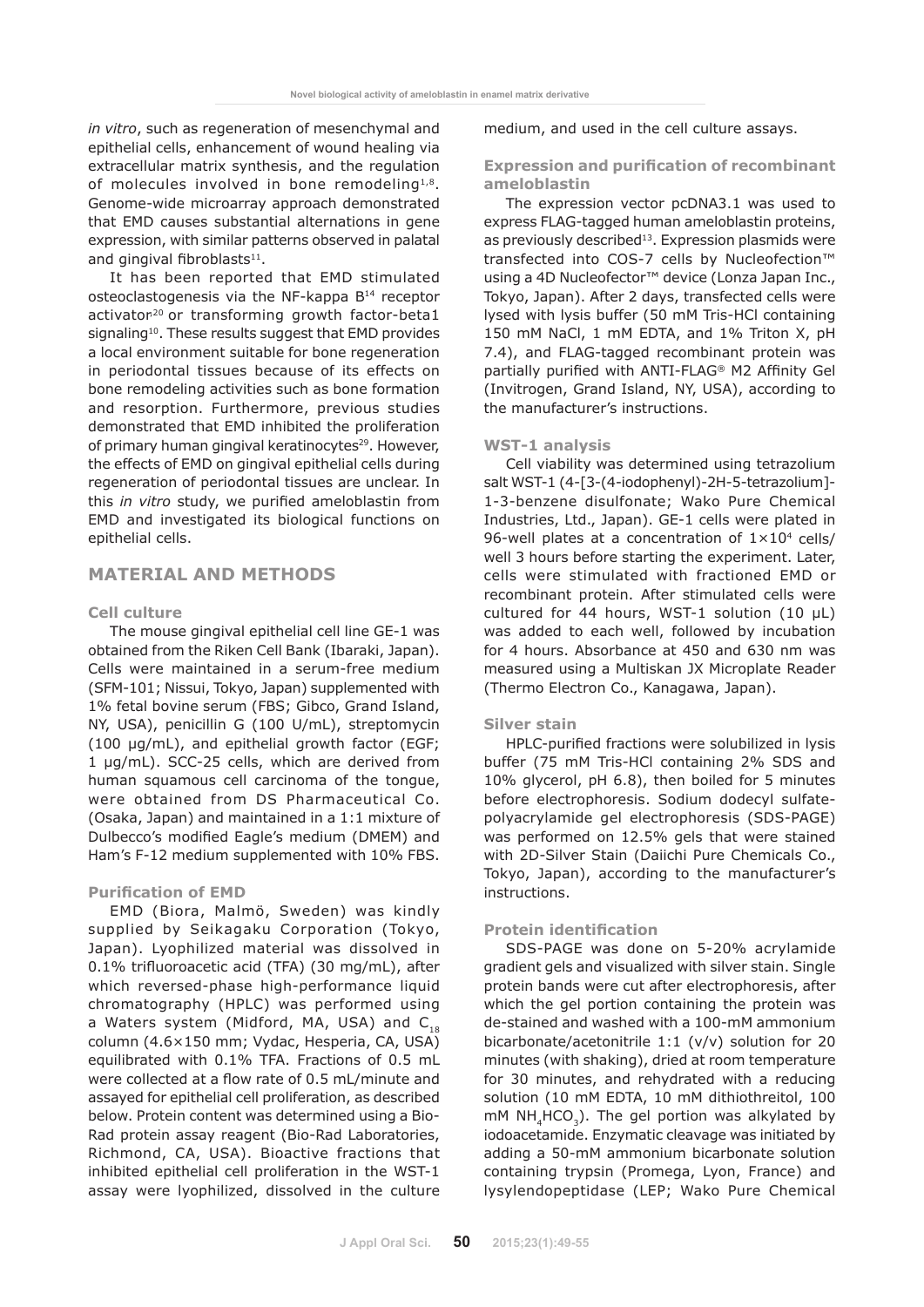Industries, Ltd., Osaka, Japan). After absorption of the protease solution, aliquots  $(10 \mu L)$  of 50 mM ammonium bicarbonate solution containing 5 mM calcium chloride were added sequentially and digested for 16 hours at 37°C. To recover hydrophobic peptides, the samples were extracted using 50% acetonitrile containing 2.5% formic acid. Pooled extracts were concentrated using a centrifugal concentrator and then desalted using a ZipTip µC18 (Millipore, Bedford, MA, USA).

Peptides were resolved with 3 µL of 75% acetonitrile/H<sub>2</sub>O ( $v/v$ ) containing 0.1% trifluoroacetic acid and then diluted with 12 µL of 1% formic acid. The digestion mixture was applied to a reversedphase column (Zorbax 300S-C18, 3.5 µm, 150×0.3 mm, Agilent, Santa Clara, CA, USA) in a capillary HPLC (Agilent 1100 system, Agilent). The column was eluted with a gradient of 10-65% acetonitrile in 0.1% formic acid at a flow rate of 4 µL/minutes. Ion-trap mass spectrometry (LC-MS/MS) was performed with an HCT Ultra SI (Bruker Daltonics, Bremen, Germany), according to the manufacturer's instructions. MS/MS spectra were searched against a protein database provided by the Swiss Institute of Bioinformatics, using the MASCOT MS/MS ions search server (Matrix Science, Boston, MA, USA).

#### **Statistical analysis**

All data was obtained from at least three independent experiments, each performed in



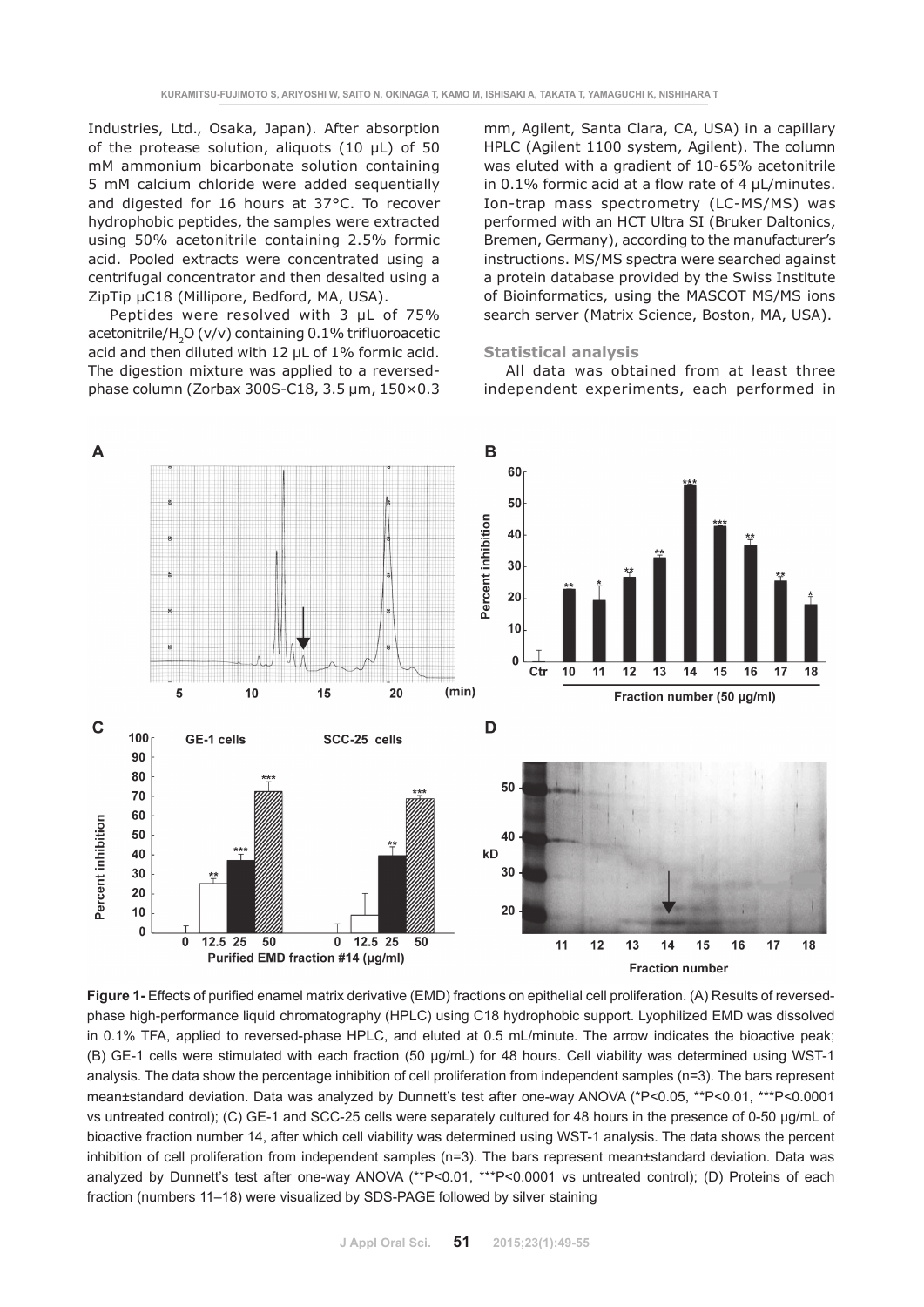triplicate. Statistical analyses were conducted using JMP® software, version 10.0.2 (SAS Institute Inc., Cary, NC, USA). All data was expressed as mean±standard deviation and analyzed by one-way analysis of variance (ANOVA) followed by Dunnett's post test. A *P* value of less than 0.05 was considered to indicate statistical significance.

# **RESULTS**

# **Effects of purified fractions of EMD on epithelial cell proliferation**

As shown in Figure 1A, both major and minor peaks were detected, and 0.5-mL fractions were collected at a flow rate of 0.5 mL/minute, lyophilized, and dissolved in the culture medium. To determine the effects on cell viability, epithelial cells were treated with purified EMD fraction (numbers 1-40) for 44 hours, after which cell survival was assessed with a WST-1 assay. Culturing with each fraction (numbers 10-18) suppressed the proliferation of epithelial cells, whereas the other fractions had no effect on cell growth (data not shown). Among the fractions, number 14 had the highest inhibitory activity against GE-1 cells (Figure 1B) and also significantly inhibited proliferation of SCC-25 cells in a dose-dependent manner up to 50 µg/mL (Figure 1C). Silver staining revealed 15-20 kDa proteins in fraction 14 (Figure 1D), which was eluted with 35% acetonitrile in 0.1% TFA.

## **Proteome analysis of bioactive fractions of EMD**

To identify the proteins in bioactive fractions of EMD, we used proteome analysis with twodimensional gel electrophoresis (2DE) followed by identification with mass spectrometry. Figure 2A shows the separate proteins extracted from the bioactive EMD fractions by 2DE and SDS-PAGE. Some of the proteins were resolved on SDS-PAGE gels, the most abundant of which had a molecular mass of approximately 17 kDa. A total of 5 spots were chosen (Figure 2B) and analyzed for protein identification. As shown in Figure 3, fraction 14-3



**Figure 2-** Proteome analysis of bioactive enamel matrix derivative (EMD) fractions. (A) Separation of proteins in bioactive EMD fractions and visualization of protein bands by silver staining. The vertical axis represents molecular mass (kDa); (B) Semiquantitative variation of protein spots among bioactive EMD fractions

| <b>Sample</b> | <b>Accession</b> | <b>Identified Protein</b> | <b>Sequence</b>          |
|---------------|------------------|---------------------------|--------------------------|
| Fr12-1        |                  | <b>ND</b>                 | $\overline{\phantom{0}}$ |
| Fr13-1        |                  | <b>ND</b>                 | $\overline{\phantom{0}}$ |
| Fr14-1        |                  | <b>ND</b>                 | $\overline{\phantom{0}}$ |
| $Fr14-2$      |                  | Serum albumin             |                          |
| Fr14-3        | Q28989           | Ameloblastin              | <b>EHETQQPSLQPQQPGQK</b> |

#### ND=not detected

**Figure 3-** Identified peptides in protein spots among bioactive fractions of enamel matrix derivative (EMD) by LC-MS/MS.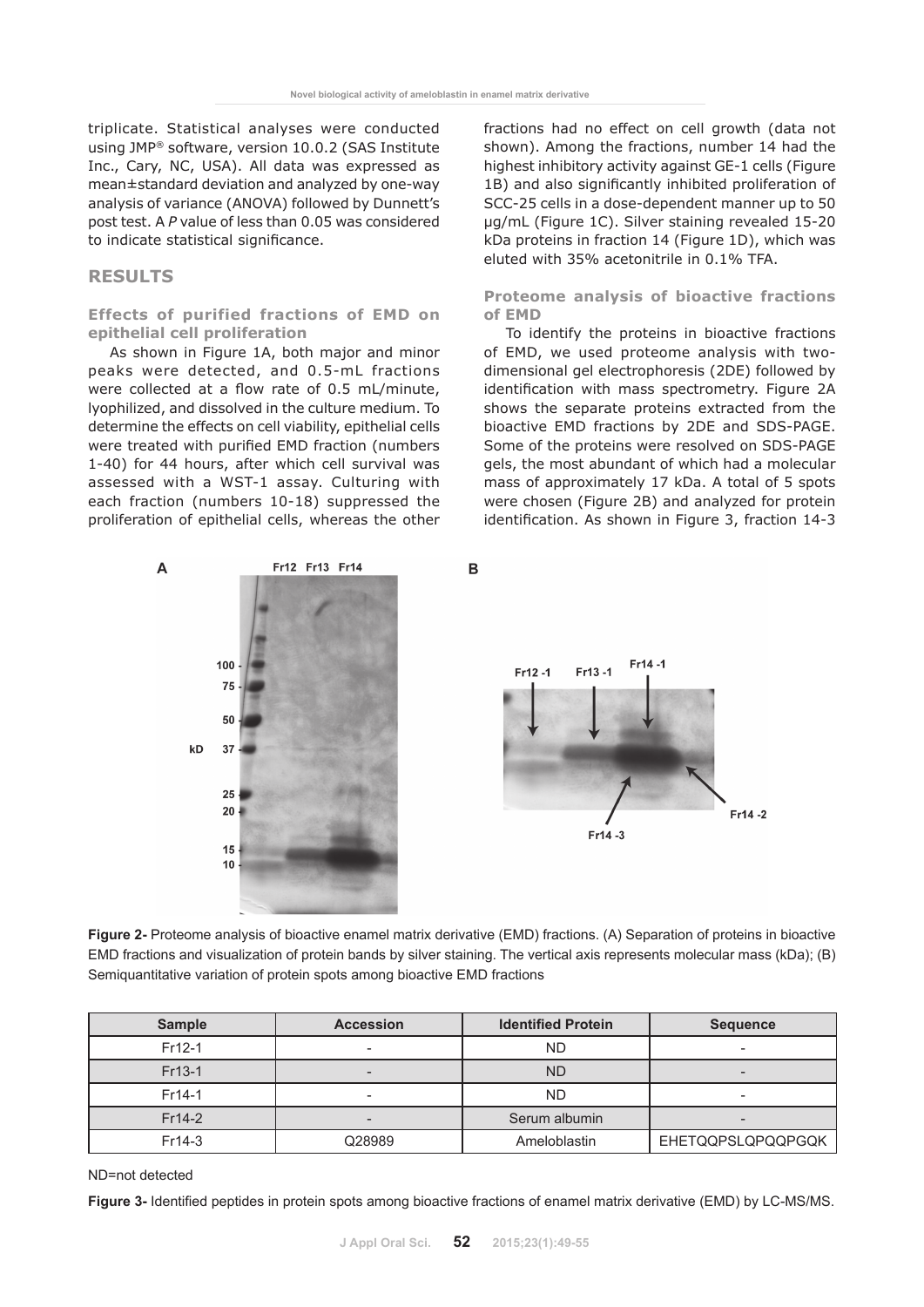

**Figure 4-** Effects of recombinant ameloblastin on epithelial cell proliferation. GE-1 (A) and SCC-25 (B) cells were separately stimulated with recombinant ameloblastin protein for 48 hours, after which cell viability was determined using WST-1 analysis. The data shows the percent inhibition of cell proliferation from independent samples (n=3). The bars represent mean±standard deviation. Data was analyzed by Dunnett's test after oneway ANOVA (\*\*P<0.01, \*\*\*P<0.0001 vs untreated control)

contained ameloblastin.

## **Effects of recombinant ameloblastin on epithelial cell proliferation**

To examine the role of ameloblastin on epithelial cell growth, we used affinity gel to create FLAGtagged recombinant ameloblastin. Proliferation of GE-1 (Figure 4A) and SCC-25 (Figure 4B) cells was inhibited in a dose-dependent manner when the cells were cultured with recombinant ameloblastin.

# **DISCUSSION**

We found that EMD inhibited the proliferation of mouse gingival epithelial and human oral squamous carcinoma cells. These findings are consistent with those of a previous study, which reported dosedependent inhibition of oral epithelial cell division by EMD<sup>16</sup>. To investigate the effects of EMD on the proliferation of gingival epithelial cells, we examined the biological and chemical properties of EMD.

Bioactive fractions that inhibited epithelial cell proliferation were purified using reversed-phase HPLC and a  $C_{18}$  column. As shown in Figure 1A, fractions that inhibited epithelial cell proliferation were detected as minor peaks, after elution with 31% acetonitrile in 0.1% TFA. These bioactive fractions also inhibited the proliferation of GE-1 and SCC-25 cells (Figure 1B and 1C). Our findings indicate that EMD contains bioactive molecules that suppress epithelial proliferation. Furthermore, SDS-PAGE analysis showed that EMD contains several proteins and peptides with molecular weights of 15-20 kDa (Figure 1D).

To identify the molecules that inhibit epithelial cell proliferation, the bioactive fractions were separated using 2DE and identified using MS. Proteomics with 2DE, MS, and database searches are a powerful method for determining the composition of complex combinations of proteins<sup>2,4</sup>. We identified ameloblastin in bioactive EMD fractions (Figures 2 and 3). Previous studies noted that EMD contains glycoprotein, amelogenin, and non-amelogenin proteins (e.g., ameloblastin and enamelin) at a ratio of approximately 90:10<sup>24,25</sup>, which suggests that ameloblastin is a minor component with high biological activity.

Ameloblastin, also known as amelin or sheathlin, is the most abundant non-amelogenin enamel matrix protein3,5,17. Recently, endogenous ameloblastin has been identified in many non-dental tissues including mandibular alveolar bones and basal bones but also in several soft tissues including eyes, tongues and testicles<sup>15</sup>. These findings suggest that ameloblastin functions as growth factor-like molecule and has an important role beyond the control of enamel mineralization. However, less attention has been paid to the effects of ameloblastin on epithelial cell proliferation. To explore the potential functions of ameloblastin in epithelial cell proliferation, we purified FLAG-tagged recombinant proteins in this study.

Recombinant ameloblastin inhibited epithelial cell proliferation *in vitro* (Figure 4). Our results suggest that ameloblastin is the principal bioactive factor in EMD in inhibiting epithelial cell proliferation. Recent study revealed that lower a concentration (12.5-100 ng/ml) of recombinant human ameloblastin purified using HaloTag® fusion tag system suppressed the proliferation of SCC-25 cells<sup>23</sup>. We have no ready explanation for these discrepancies, though it is possible that they reflect differences in the purification procedure of recombinant protein. However, a previous study showed that EMD stimulated proliferation of human periodontal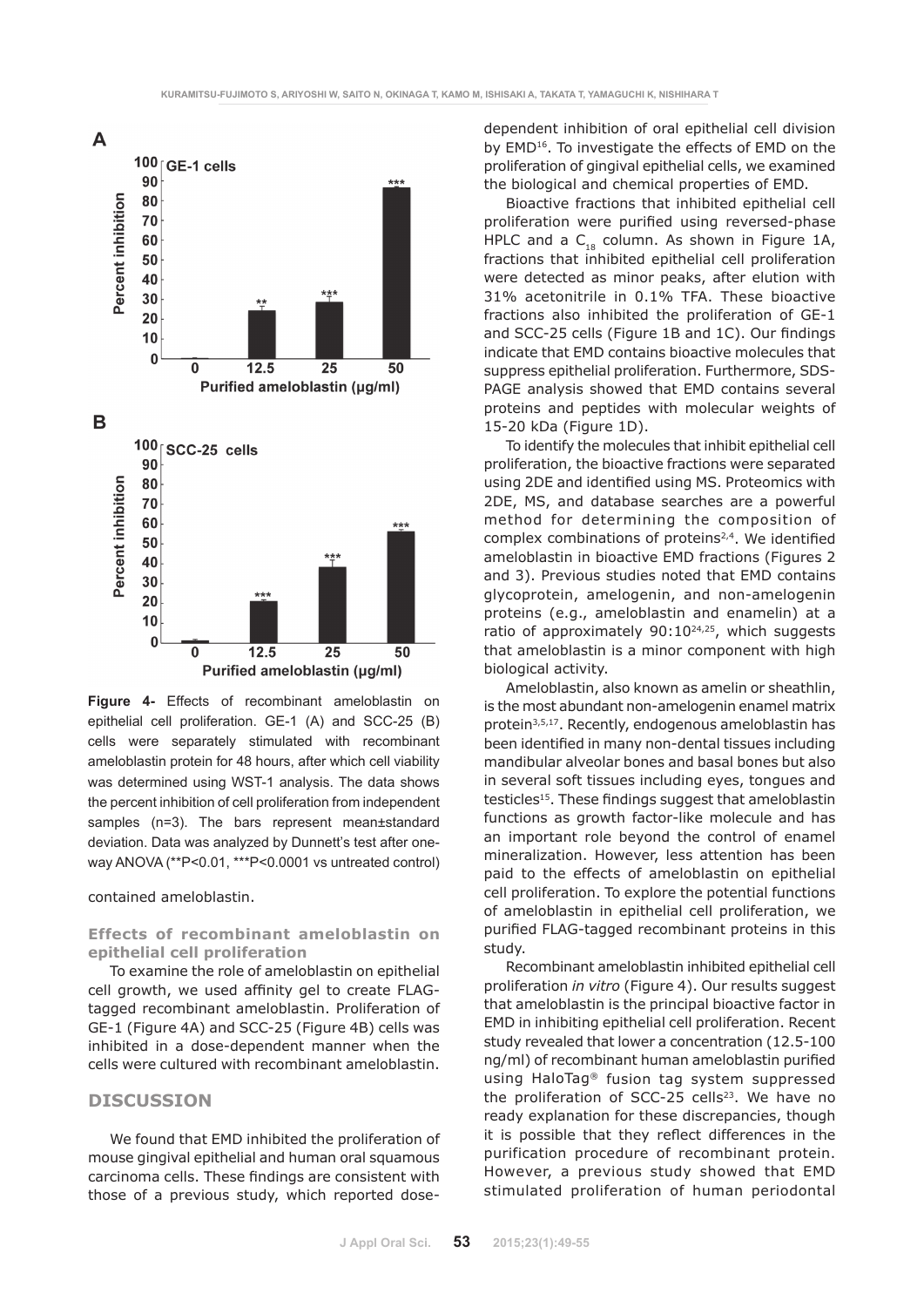cells, as well as epithelial cell rests of Malazzez, gingival fibroblasts, and osteoblasts<sup>9</sup>. In addition, recombinant ameloblastin has been shown to stimulate the proliferation of human mesenchymal stem cells and osteoblasts<sup>26</sup>. Together, these findings indicate that the effect of ameloblastin on cell proliferation varies according to cell type. Additional experiments using recombinant molecules are needed in order to clarify the cellspecific activities of these fractions. Previous studies have provided some information on the role of ameloblastin in adhesion and proliferation in various cell types<sup>13,27,28,30</sup>.

Our findings are strongly supported by the previous studies in which the proliferation of SCC-25 cells was shown to be inhibited via cell cycle arrest at G1 phase in response to EMD<sup>16</sup> or ameloblastin<sup>23</sup>. Furthermore, the binding of enamel matrix proteins to specific proteins including fibronectin and type I collagen regulates their adhesive properties, leading to modulate fibroblast adhesion to epithelial cells<sup>19</sup>. Additional molecular studies are required in order to better understand the specific signaling pathway for ameloblastin in epithelial cells.

The ideal agent for promoting periodontal regeneration would not only stimulate regeneration of connective and bone tissues but also inhibit epithelial downgrowth, which frequently interferes with formation of a new connective tissue attachment. Our results show that ameloblastin inhibits epithelial cell proliferation, indicating that it may be important in periodontal tissue repair.

# **ACKNOWLEDGMENTS**

This research was supported by the Seikagaku Corporation, which provided the EMD used in this study.

#### **REFERENCES**

1- Bosshardt DD. Biological mediators and periodontal regeneration: a review of enamel matrix proteins at the cellular and molecular levels. J Clin Periodontol. 2008;35(8 Suppl):87-105. 2- Cañas B, López-Ferrer D, Ramos-Fernández A, Camafeita E, Calvo E. Mass spectrometry technologies for proteomics. Brief Funct Genomic Proteomic. 2006;4(4):295-320.

3- Cerný R, Slaby I, Hammarström L, Wurtz T. A novel gene expressed in rat ameloblasts codes for proteins with cell binding. J Bone Miner Res. 1996;11(7):883-91.

4- Fenselau C. A review of quantitative methods for proteomic studies. J Chromatogr B Analyt Technol Biomed Life Sci. 2007;855(1):14-20.

5- Fong CD, Cerný R, Hammarström L, Slaby I. Sequential expression of an amelin gene in mesenchymal and epithelial cells during odontogenesis in rats. Eur J Oral Sci. 1998;106(Suppl 1):324-30.

6- Gestrelius S, Andersson C, Johansson AC, Persson E, Brodin A, Rydhag L, et al. Formation of enamel matrix derivative for surface coating. Kinetics and cell colonization. J Clin Periodontol. 1997;24(9 Pt 2):678-84.

7- Gestrelius S, Andersson C, Lidström D, Hammarström L, Somerman M. *In vitro* studies on periodontal ligament cells and enamel matrix derivative. J Clin Periodontol. 1997;24(9 Pt 2):685-92.

8- Grandin HM, Gemperli AC, Dard M. Enamel matrix derivative: a review of cellular effects *in vitro* and a model of molecular arrangement and functioning. Tissue Eng Part B Rev. 2012;18(3):181-202.

9- Graves DT, Conchran D. The contribution of interleukin-1 and tumor necrosis factor to periodontal tissue destruction. J Periodontol. 2003;74(3):391-401.

10- Gruber R, Roos G, Caballé-Serrano J, Miron R, Bosshardt DD, Sculean A. TGF-βRI kinase activity mediates Emdogain-stimulated *in vitro* osteoclastogenesis. Clin Oral Investig. 2014;18(6):1639- 46.

11- Gruber R, Stähli A, Miron RJ, Bosshardt DD, Sculean A. Common target genes of palatal and gingival fibroblasts for EMD: the microarray approach. J Periodontal Res. 2015;50(1):103-12. 12- Hammarström L. Enamel matrix, cementum development and regeneration. J Clin Periodontol. 1997;24(9 Pt 2):658-68.

13- Iizuka S, Kudo Y, Yoshida M, Tsunematsu T, Yoshiko Y, Uchida T, et al. Ameloblastin regulates osteogenic differentiation by inhibiting Src kinase via crosstalk between integrin beta1 and CD63. Mol Cell Biol. 2011;31(4):783-92.

14- Itoh N, Kasai H, Ariyoshi W, Harada E, Yokota M, Nishihara T. Mechanisms involved in the enhancement of osteoclast formation by enamel matrix derivative. J Periodont Res. 2006;41(4):273-9. 15- Jacques J, Hotton D, De la Dure-Molla M, Petit S, Asselin A, Kulkarni AB, et al. Tracking endogenous amelogenin and ameloblastin *in vivo*. PLoS One. 2014;9(6):e99626.

16- Kawase T, Okuda K, Yoshie H, Burns DM. Cytostatic action of enamel matrix derivative (EMDOGAIN) on human oral squamous cell carcinonma-derived SCC25 epithelial cells. J Periodont Res. 2000;35(5):291-300.

17- Krebsbach PH, Lee SK, Matsuki Y, Kozak CA, Yamada KM, Yamada Y. Full-length sequence, localization, and chromosomal mapping of ameloblastin. A novel tooth-specific gene. J Biol Chem. 1996;271(8):4431-5.

18- Madianos PN, Bobetsis YA, Kinane DF. Generation of inflammatory stimuli: how bacteria set up inflammatory responses in the gingiva. J Clin Periodontol. 2005;32(Suppl 6):57-71.

19- Narani N, Owen GR, Häkkinen L, Putnins E, Larjava H. Enamel matrix proteins bind to wound matrix proteins and regulate their cell-adhesive properties. Eur J Oral Sci. 2007:115(4):288-95.

20- Otsuka T, Kasai H, Yamaguchi K, Nishihara T. Enamel matrix derivative promotes osteoclast cell formation by RANKL production in mouse marrow cultures. J Dent. 2005;33(9):744-55.

21- Pinchback JS, Gibbins JR, Hunter N. Vascular co-localization of proteolytic enzymes and proteinase inhibitors in advanced periodontitis. J Pathol. 1996;179(3):326-32.

22- Reynolds JJ, Hembry RM, Meikle MC. Connective tissue degradation in health and periodontal disease and the roles of matrix metalloproteinases and their natural inhibitors. Adv Dent Res. 1994;8(2):312-9.

23- Saito N, Ariyoshi W, Okinaga T, Kamegawa M, Matsukizono M, Akebiyama Y, et al. Inhibitory effects of ameloblastin on epithelial cell proliferation. Arch Oral Biol. 2014;59(8):835-40.

24- Schwartz Z, Carnes DL Jr, Pulliam R, Lohmann CH, Sylvia VL, Liu Y, et al. Porcine fetal enamel matrix derivative stimulates proliferation but not differentiation of pre-osteoblastic 2T9 cells, inhibits proliferation and stimulates differentiation of osteoblastlike MG63 cells, and increases proliferation and differentiation of normal human osteoblast NHOst cells. J Periodontol. 2000;71(8):1287-96.

25- Shimizu-Ishiura M, Tanaka S, Lee WS, Debari K, Sasaki T. Effects of enamel matrix derivative to titanium implantation in rat femurs. J Biomed Mater Res. 2002;60(2):269-76.